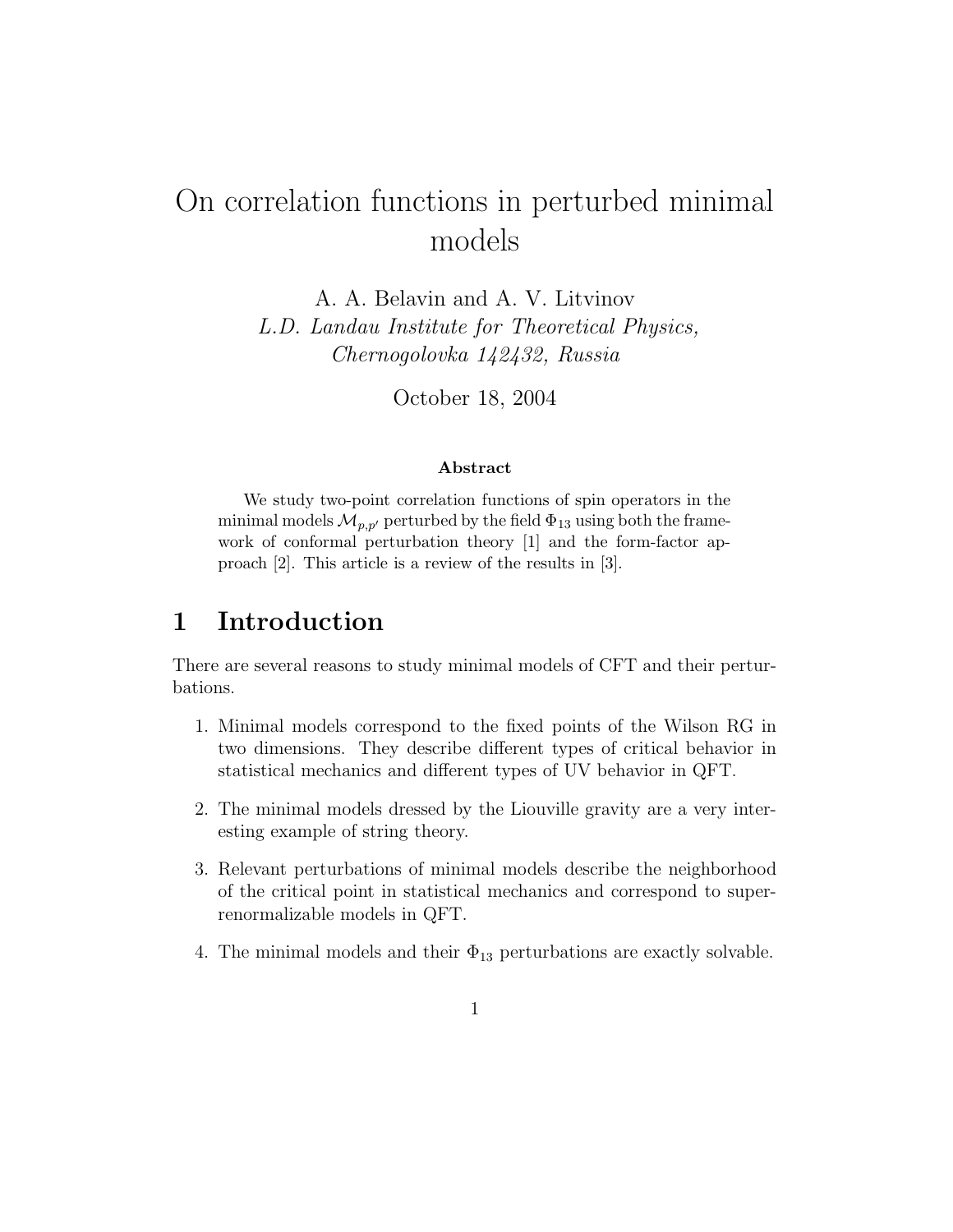These models [4] have the infinite-dimensional conformal symmetry  $Vir \times$  $Vir$ , where  $Vir$  is the Virasoro algebra

$$
[L_n, L_m] = (n-m)L_{n+m} + \frac{c}{12}(n^3 - n)\delta_{n+m}
$$
 (1)

with  $c = 1 - \frac{6(p-q)^2}{pq}$  $\frac{p-q}{pq}$ , where p and q are coprime positive integers. The algebra of the local fields consists of a finite number of irreducible representations of the conformal algebra, and the corresponding primary fields  $\Phi_{nm}$  with  $0 < n < p - 1$  and  $0 < m < q - 1$  have the dimensions

$$
\Delta_{nm} = \frac{(pm - pq)^2 - (p - q)^2}{4pq}.
$$
\n(2)

All correlation functions in these theories are known and are expressed by the Feigin–Fucks–Dotsenko–Fateev integral representation [5].

A. B. Zamolodchikov [6] considered the perturbed models  $M_{pp}$ <sup>'</sup>,

$$
A_{pp'} = M_{pp'} + g \int \phi(y) d^2y,
$$
 (3)

where  $\phi = \Phi_{13}$ . Because the dimension  $2\Delta_{13}$  is less than the dimension of the space–time, this perturbation is relevant and describes the scaling neighborhood of the critical point. The theory  $A_{pp'}$  is renormalizable (more precisely, superrenormalizable). This means that UV divergences in the correlation functions, which are formally defined in the perturbed theory as

$$
\langle A_1^0(x_1) \cdots A_N^0(x_N) \rangle \stackrel{def}{=} \langle A_1^0(x_1) \cdots A_N^0(x_N) \exp(-g \int \phi(y) d^2 y \rangle_{CFT} =
$$
  
= 
$$
\sum_{n=0}^{\infty} \frac{(-g)^n}{n!} \int \langle A_1^0(x_1) \cdots A_N^0(x_N) \phi(y_1) \cdots \phi(y_n) \rangle_{CFT} d^2 y_1 \cdots d^2 y_n, \quad (4)
$$

can be deleted if the new basis of fields  $A_j$  is taken instead of the old one  $A_j^0$ . The renormalizable fields  $A_j$  are in one-to-one correspondence with the fields from the nonperturbed model (they have the same notation without the upper index 0) and are distinguished from them by adding a finite number of counterterms. These counterterms are the fields  $A_k^0$  with dimensions less than the dimension of the field  $A_j$ ; the coefficients before them depend on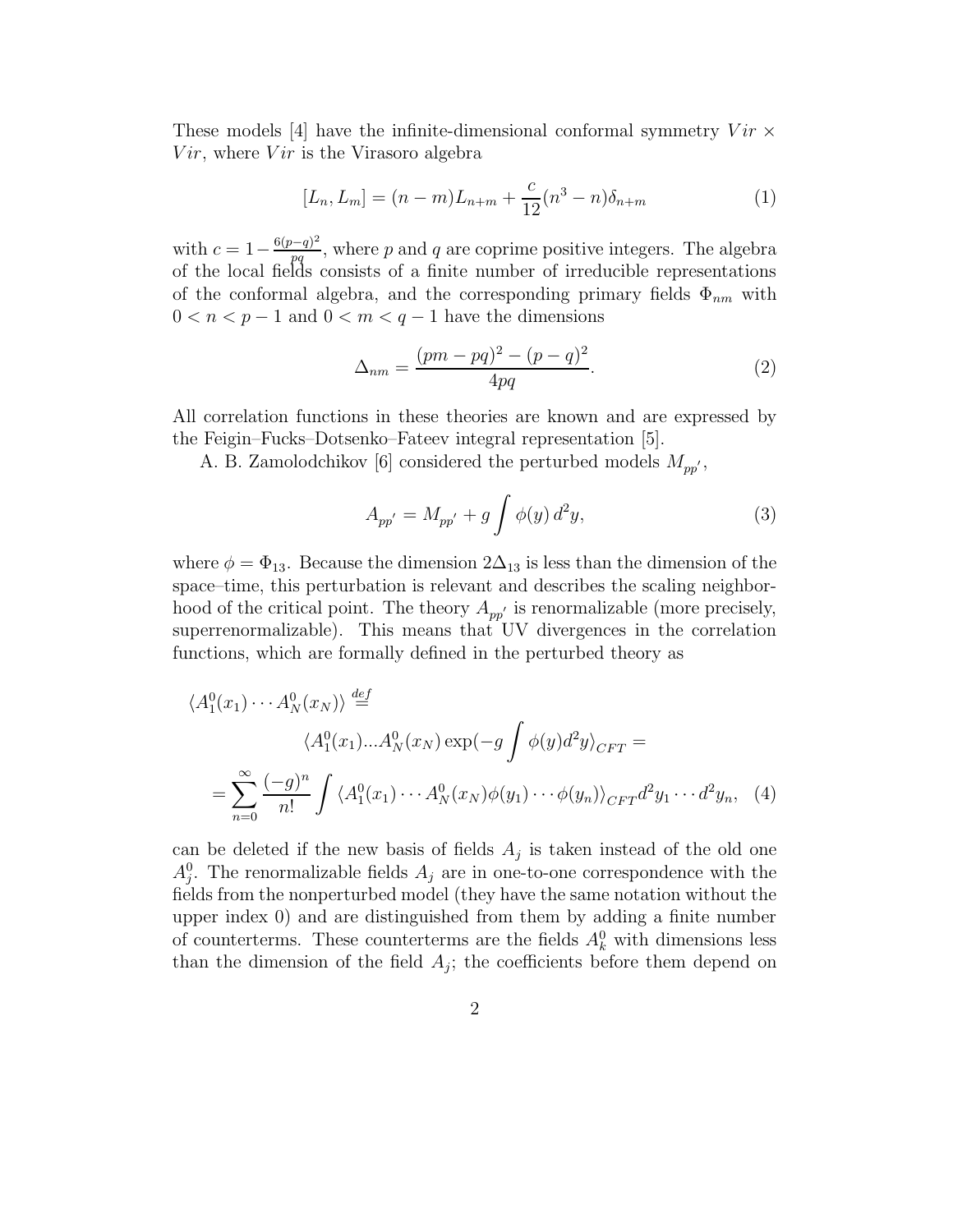the UV cutoff  $\epsilon$  and are fixed by the requirement that correlation functions should be finite. More precisely, this procedure fixes only the infinite part of these counterterms

$$
A_j(x) = A_j^0(x) + \sum_{k \neq j} \epsilon^{2(\Delta_k - \Delta_j)} U_j^k(g, \epsilon) A_k^0(x),
$$

where  $U_j^k = \sum_N U_j^k(N) [g\epsilon^{2(1-\Delta)}]^N$  and the sum ranges N such that  $N(1-\Delta)$  $\Delta$ ) < ( $\Delta$ <sub>i</sub> –  $\Delta$ <sub>k</sub>). The simplest way to fix finite counterterms is executed in the formula above: the diagonal coefficient should be taken equal to 1 and the finite parts of the coefficients before the other fields equal to 0. This "minimal" procedure for fixing counterterms is equivalent to the requirement that the renormalized fields be eigenvectors of the dilatation operator, i.e., the fields with definite scaling dimensions, and have the same UV asymptotic behavior as the conformal one. As shown in [6], the models  $A_{pp'}$  are integrable massive models with factorizable scattering. Below, we mainly consider the case of the perturbed minimal models  $(p, p') = (2, 2n+1)$ . It was shown in [7] that the corresponding perturbed models have  $n$  distinct particles whose scattering is diagonal.

Thus, both the UV and the on-shell properties are known in the models  $A_{2,2n+1}$ . A natural question arises: Can this information be used to compute correlation functions? There are two procedures for evaluating correlation functions:

- 1. The first is the short-distance expansion combining Conformal Perturbation Theory (CPT) [1] with knowledge of Vacuum Expectation Values (VEV) of local fields in the perturbed theory [8], [12].
- 2. The second is the long-distance expansion based on representing the correlation functions in the form of Spectral series and using the Form-Factor Bootstrap Approach [2].

In the following sections, we briefly expose the main ideas of these two approaches and compare them using the well-known  $g-m$  relation [9]

$$
\pi g = -\frac{(\xi + 1)^2}{(\xi - 1)(2\xi - 1)} \left(\gamma(\frac{3\xi}{\xi + 1})\gamma(\frac{\xi}{\xi + 1})\right)^{\frac{1}{2}} m^{\frac{4}{\xi + 1}}.
$$
 (5)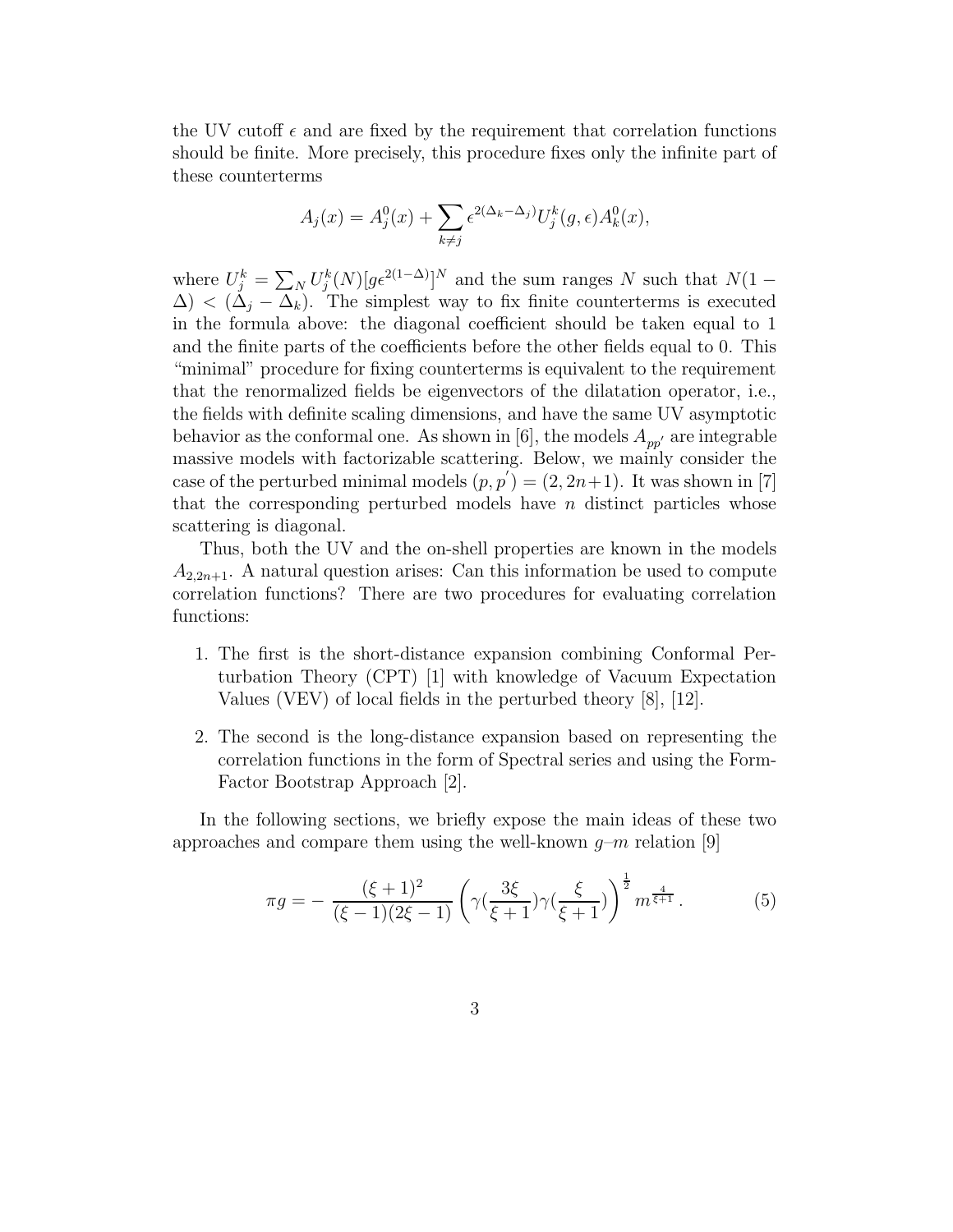Here and hereafter, the mass parameter  $m$  is related to the mass of the lightest particle  $m_1$  by

$$
m = m_1 \left( \frac{\pi \gamma (1 - \frac{\xi}{2}) \gamma (\frac{1 + \xi}{2})}{8 \sin \pi \xi} \right)^{\frac{1}{2}},
$$

$$
\gamma(x) = \frac{\Gamma(x)}{\Gamma(1 - x)},
$$

and  $\xi = \frac{p}{n'}$  $\frac{p}{p'-p}.$ 

#### 2 Conformal Perturbation Theory

As an example, we evaluate the two-point correlation function of the fields  $\Psi(x)$ , which denotes the local field  $\Phi_{12}$ . Although the correlation function of the renormalized fields is free from UV divergences, they still have IR divergences, which arise in each term in the perturbation series from the integrals over  $y_k$ . The IR cutoff R, which can be considered a radius of the sphere in which our system is placed, should be introduced. If we computed all the integrals and summed, then in the limit  $R \to \infty$ , we would obtain a finite expression that depends nonanalytically on the coupling constant g. Because such a way is not usable, we use the CPT method [1] to evaluate the correlation functions. We consider the operator product expansion in our theory,

$$
A_m(x)A_a(0) = \sum_b C_{A_m A_a}^{A_b}(r)A_b(0).
$$
 (6)

The CPT idea is based on the hypothesis that the structure functions  $C_{km}^l$ are analytical in the coupling constant  $g$  if the basis in the space of fields consists of renormalizable fields  $A_j$  with definite scaling dimensions. This means that the structure functions are defined by series

$$
C_{mk}^l(x) = |x|^{2(\Delta_l - \Delta_m - \Delta_k)} \sum_{N=0}^{\infty} C_{mk}^l(N) [g|x|^{2(1-\Delta)}]^N, \tag{7}
$$

which converge for sufficiently small x because  $\Delta$  < 1. This hypothesis provide the way to evaluate  $C_{mk}^l(x)$  by perturbation theory. Indeed, substituting (6) and (7) in the correlation functions

$$
\langle A_p^0(\infty)A_m(x)A_k(0)\rangle_R = \langle A_p^0(\infty)A_m(x)A_k(0)e^{-g\int_{|y|
$$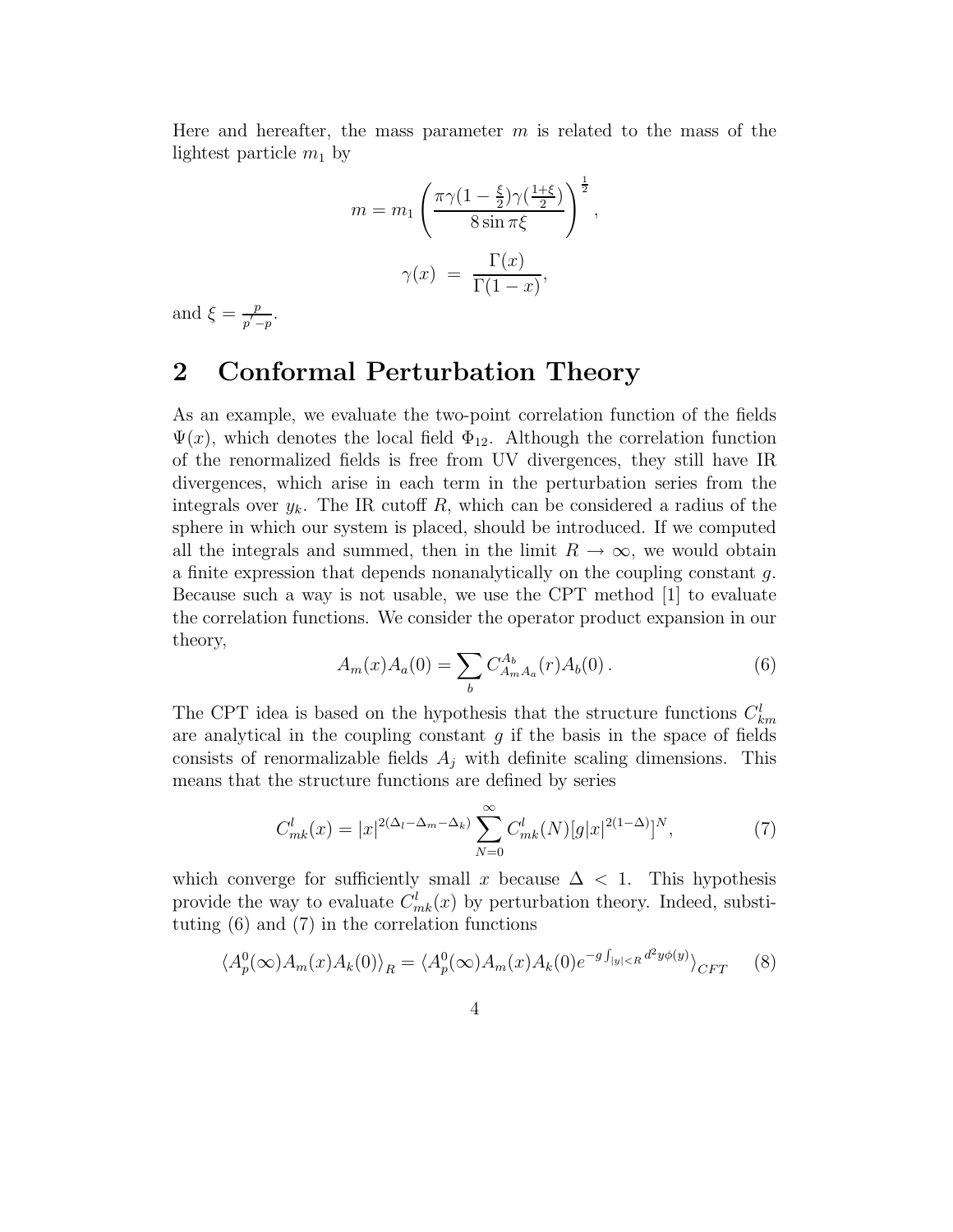and expanding this expression in a perturbative series in the coupling constant g, we obtain the triangle system of linear equations for the coefficients  $C_{mk}^{l}(N)$ . Taking the vacuum average of both sides of the OPE for  $\langle \Psi(x)\Psi(0)\rangle$ , we obtain the double series for the two-point correlation function:

$$
\langle \Psi(x)\Psi(0)\rangle = \sum_{l} C_{\psi,\psi}^{l}(x)\langle A_{l}(0)\rangle =
$$
  

$$
= \sum_{l} \sum_{N=0}^{\infty} |x|^{2(\Delta_{l}-2\Delta_{\psi})} C_{\psi,\psi}^{l}(N)[g|x|^{2(1-\Delta)}]^{N} \langle A_{l}(0)\rangle.
$$
 (9)

Both sums in the right-hand side are finite. The first sum (internal) converges, as mentioned above, at least for small  $|x|$ , when  $g|x|^{2(1-\Delta)} < 1$  is also small because of the inequality  $\Delta < 1$ . The second sum (external) converges because the dimensions  $\Delta_l$  are increasing. The convergence of these series allows restricting ourself to a small number of terms in the region of small  $x$ . The obtained expression depends on two types of data: on the coefficients  $C_{mk}^{l}(N)$  (the procedure for calculating them is described above) and on the VEV  $\langle A_l(0) \rangle$ . From counting dimensions, we have

$$
\langle A_l(0)\rangle = O_l(\xi) m^{2\Delta_l},
$$

where the first factor  $O_l(\xi)$  is independent of the coupling constant q and the second factor depends on  $g$  nonanalytically according to  $(5)$ . Namely the VEV contains all nonperturbative information in itself.

The VEV of the primary local fields in the perturbed minimal model were evaluated in [12]. The Lukyanov and Zamolodchikov formula for the VEV [12] can be written as

$$
\langle \Phi_{1k} \rangle = (-1)^{k-1} m^{2\Delta_{1k}} Q(1 - \xi(k-1)). \tag{10}
$$

The function  $Q(\eta)$  is defined in terms of the following exponent of an integral, which is understood in the sense of analytic continuation from the region where it converges:

$$
Q(\eta) = \exp \int_0^\infty \frac{dt}{t} \left( \frac{\cosh(2t)\sinh((\eta - 1)t)\sinh((\eta + 1)t)}{2\cosh(t)\sinh(\xi t)\sinh((\xi + 1)t)} - \frac{\eta^2 - 1}{2\xi(\xi + 1)} e^{-2(\xi + 1)t} \right). \tag{11}
$$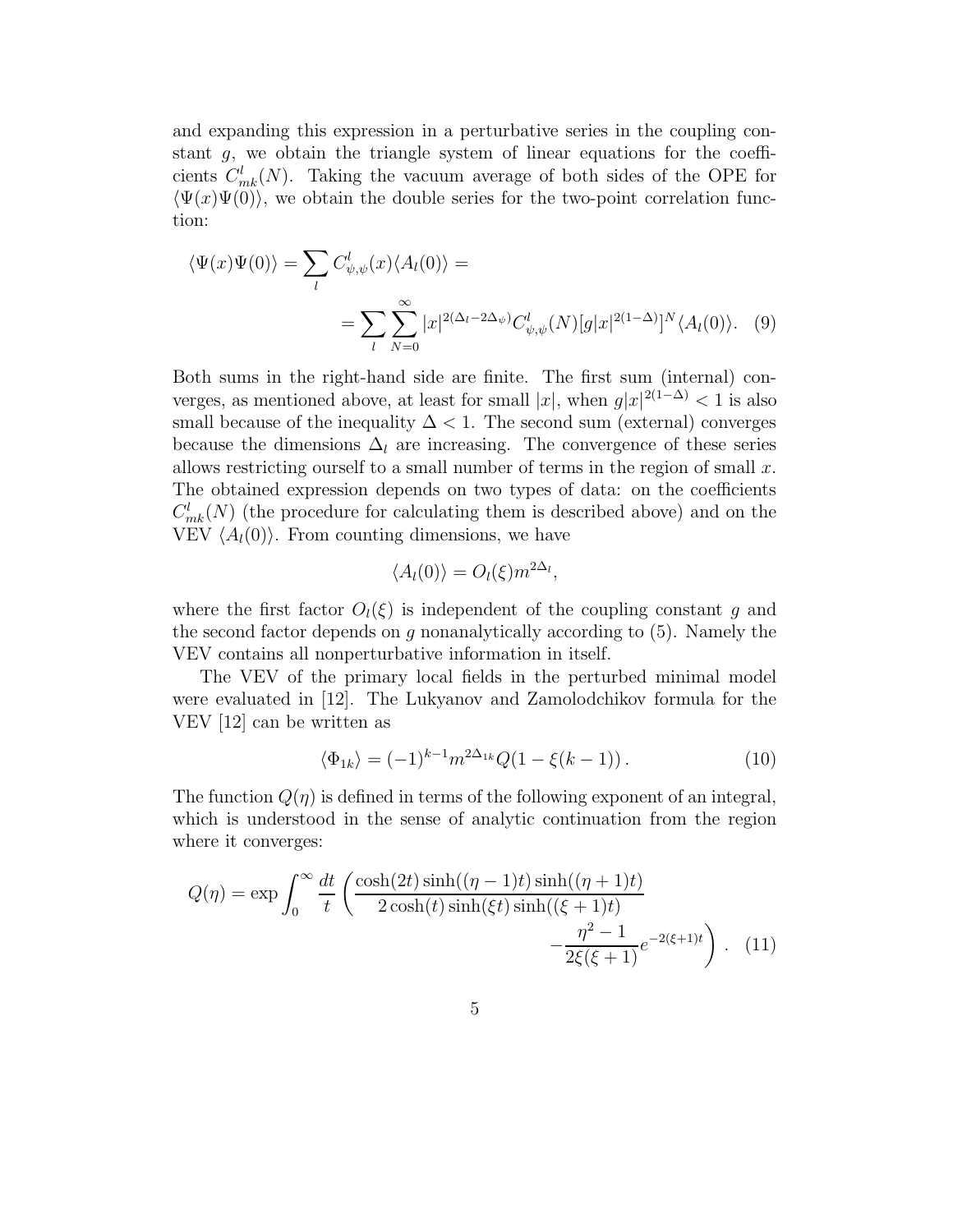The one-point VEV for the first nontrivial descendent operators are also known in the analytic form [8],

$$
\langle L_{-2}\bar{L}_{-2}\Phi_{1k}\rangle = -(1+\xi)^4 \mathcal{W}(1-\xi(k-1))m^4 \langle \Phi_{1k}\rangle, \qquad (12)
$$

where the function  $\mathcal{W}(\eta)$  is

$$
\mathcal{W}(\eta) := \frac{1}{\xi^2(\xi+1)^2} \gamma(\frac{1+\eta+\xi}{2}) \gamma(\frac{\eta-\xi}{2}) \gamma(\frac{1-\eta+\xi}{2}) \gamma(-\frac{\eta+\xi}{2}) \,.
$$

The integral in (11) can be evaluated explicitly in terms of gamma-functions when the argument is rational [3].

#### 3 Short-distance expansion

For simplicity, we restrict our attention to the case of the  $M_{2,7}$  perturbed model (the  $M_{2,5}$  case was considered in [1]). Retaining only the first leading terms, which were evaluated in [3], we obtain

$$
\langle \Psi(x)\Psi(0)\rangle = C_{\Psi\Psi}^{I}(r)\langle I\rangle + C_{\Psi\Psi}^{\Phi}(r)\langle \Phi(0)\rangle + C_{\Psi\Psi}^{\Phi_{15}}(r)\langle \Phi_{15}\rangle + C_{\Psi\Psi}^{L_{-2}\bar{L}_{-2}I}(r)\langle L_{-2}\bar{L}_{-2}I\rangle + C_{\Psi\Psi}^{L_{-2}\bar{L}_{-2}\Phi}(r)\langle L_{-2}\bar{L}_{-2}\Phi(0)\rangle + \cdots
$$
 (13)

Only zeroth-order terms in the structure functions  $C_{\Psi\Psi}^{L_2\bar{L}_2I}(r)$  and  $C_{\Psi\Psi}^{L_2\bar{L}_2\Phi}(r)$ should be retained and the structure functions  $C_{\Psi\Psi}^{\Phi_{15}}(r) C_{\Psi\Psi}^I(r)$  and  $C_{\Psi\Psi}^{\Phi}(r)$ should be evaluated up to the first order to not dominate the accuracy restricted by knowing only the VEV of the first descendants. For the first-order corrections to the structure functions, we use the formula

$$
C_{\Psi\Psi}^{K\ (1)}(r) := \lim_{R \to \infty} \left[ -g \int_{|y| < R} <\tilde{\mathcal{A}}^K(\infty) \Phi(y) \Psi(x) \Psi(0) >_{CFT} d^2y \right. \\ \left. + \pi g \sum_A \frac{C_{\Psi\Psi}^A C_{\Phi A}^K}{\Delta_K - \Delta_A - \Delta_{\Phi} + 1} R^{2(\Delta_K - \Delta_A - \Delta_{\Phi} + 1)} r^{2\Delta_A - 4\Delta_{\Psi}} \right]. \tag{14}
$$

Using FFDF formulas for the four-point correlation functions we can obtain the following expressions for the first-order corrections to the structure functions :

$$
C_{\Psi\Psi}^{I(1)}(r) = g \left( \frac{\gamma(\frac{\xi}{\xi+1})}{\gamma(\frac{2\xi}{\xi+1})} \frac{\gamma(\frac{2}{\xi+1})}{\gamma(\frac{2-\xi}{\xi+1})} \right)^{\frac{1}{2}} \int d^2 z |z|^{\frac{2-2\xi}{\xi+1}} |1-z|^{\frac{2-2\xi}{\xi+1}}, \tag{15}
$$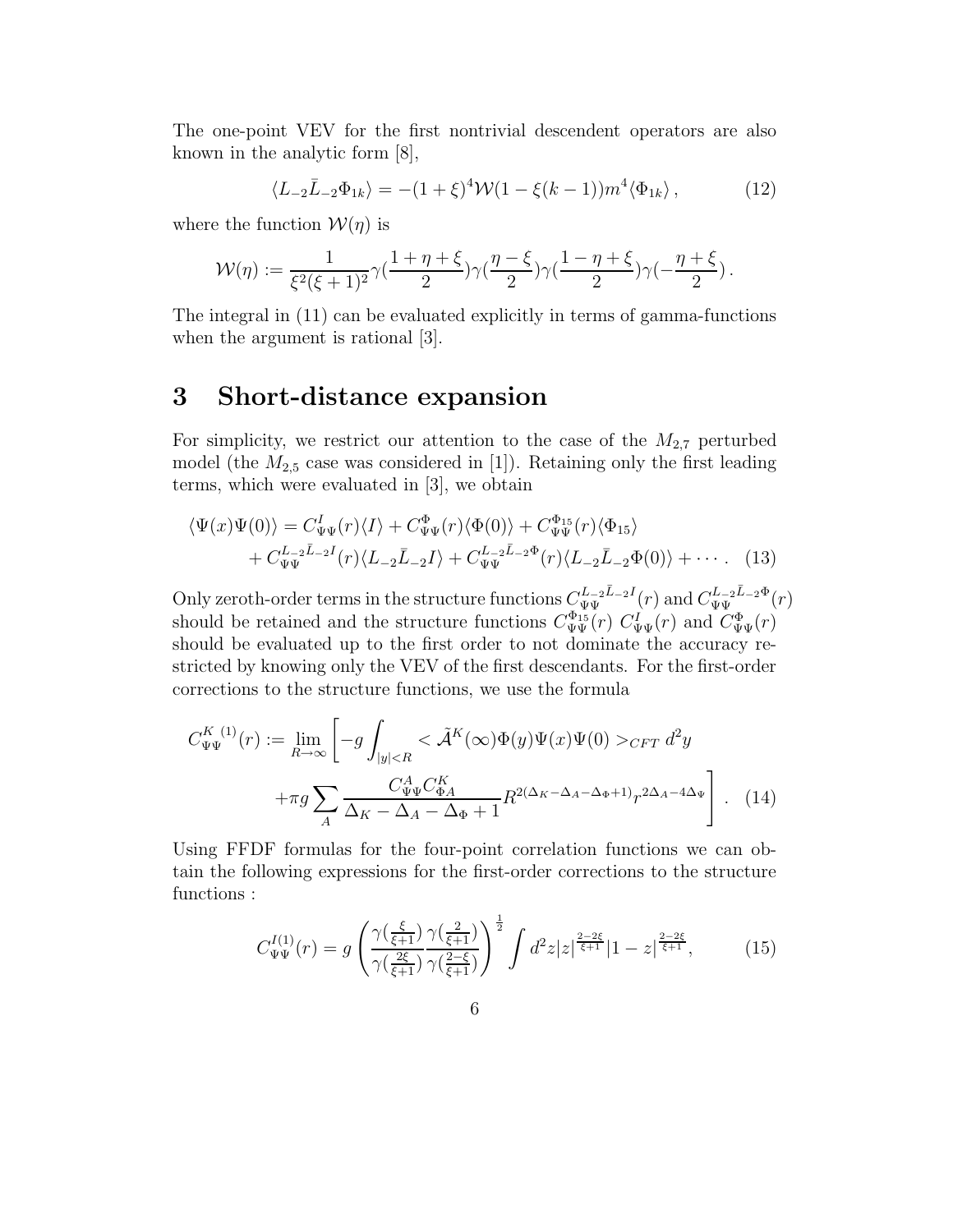$$
C_{\Psi\Psi}^{\Phi_{15}(1)}(r) = -g \frac{\gamma(\frac{\xi}{\xi+1})\gamma(\frac{2}{\xi+1})}{\left(\gamma(\frac{3\xi}{\xi+1})\gamma(\frac{4\xi}{\xi+1})\gamma(\frac{2-2\xi}{\xi+1})\gamma(\frac{2-3\xi}{\xi+1})\right)^{\frac{1}{2}}} \times \int d^2z|z|^{\frac{2\xi}{\xi+1}}|1-z|^{\frac{2\xi}{\xi+1}}, \quad (16)
$$

$$
C_{\Psi\Psi}^{\Phi(1)}(r) = -gr^{\frac{\xi+4}{\xi+1}} \frac{\gamma(\frac{2}{\xi+1})}{\gamma^2(\frac{1}{\xi+1})} \lim_{\varepsilon \to \infty} \times \times \int d^2x d^2y |x|^{-\frac{2\xi}{\xi+1}} |1-x|^{-\frac{2\xi}{\xi+1}} |y|^{\frac{2\xi}{\xi+1}-2\varepsilon} |1-y|^{\frac{2\xi}{\xi+1}-2\varepsilon} |x-y|^{-\frac{4\xi}{\xi+1}}. (17)
$$

In obtaining  $(17)$ , we change the IR regularization via the system size R to the analytical regularization inserting the factor  $|y|^{-2\varepsilon}|1-y|^{-2\varepsilon}$  in the integral and letting  $\epsilon$  tend to 0 after afterward. The first two integrals are evaluated using the formula

$$
\int d^2 z \; |z|^{2p} |z - 1|^{2q} = \frac{\pi \gamma (p+1) \gamma (q+1)}{\gamma (p+q+2)}.
$$
\n(18)

The third can be taken using the change of the variables  $x \to \frac{x}{x-y}$   $y \to \frac{x-1}{x-y}$ . We obtain the integral

$$
\int d^2x d^2y |x|^{-\frac{2\xi}{\xi+1}} |y|^{-\frac{2\xi}{\xi+1}} |1-x|^{\frac{2\xi}{\xi+1}} |1-y|^{\frac{2\xi}{\xi+1}} |x-y|^{\frac{4\xi}{\xi+1}-6},
$$

which can be evaluated using the well-known formula [5], [11],

$$
\int d^2x d^2y |x|^{2a} |y|^{2a} |1-x|^{2b} |1-y|^{2b} |x-y|^{4c} =
$$
  
= 
$$
2\pi^2 \frac{\gamma(2c)}{\gamma(c)} \frac{\gamma(1+a)\gamma(1+b)\gamma(1+a+c)\gamma(1+b+c)}{\gamma(2+a+b+c)\gamma(2+a+b+2c)}
$$
(19)

Collecting all together, we obtain

$$
\langle \Psi(r)\Psi(0)\rangle = r^{\frac{2-\xi}{\xi+1}} \left[A(r) - B(r)Q(1-2\xi) + D(r)Q(1-4\xi)\right].
$$
 (20)

The *r*-dependent functions  $A(r)$ ,  $B(r)$ , and  $D(r)$  have the forms

$$
A(r) = 1 - \frac{\xi^2}{4(\xi+3)^2} \frac{\gamma^2(\frac{\xi}{2})}{\gamma^2(\frac{1+\xi}{2})} (mr)^4 - \frac{(\xi+1)^2}{(1-\xi)(1-2\xi)} \left(\frac{\gamma^2(\frac{\xi}{\xi+1})\gamma^5(\frac{2}{\xi+1})\gamma(\frac{3\xi}{\xi+1})}{\gamma(\frac{2\xi}{\xi+1})\gamma(\frac{2-\xi}{\xi+1})\gamma^2(\frac{4}{\xi+1})}\right)^{\frac{1}{2}} (mr)^{\frac{4}{\xi+1}},
$$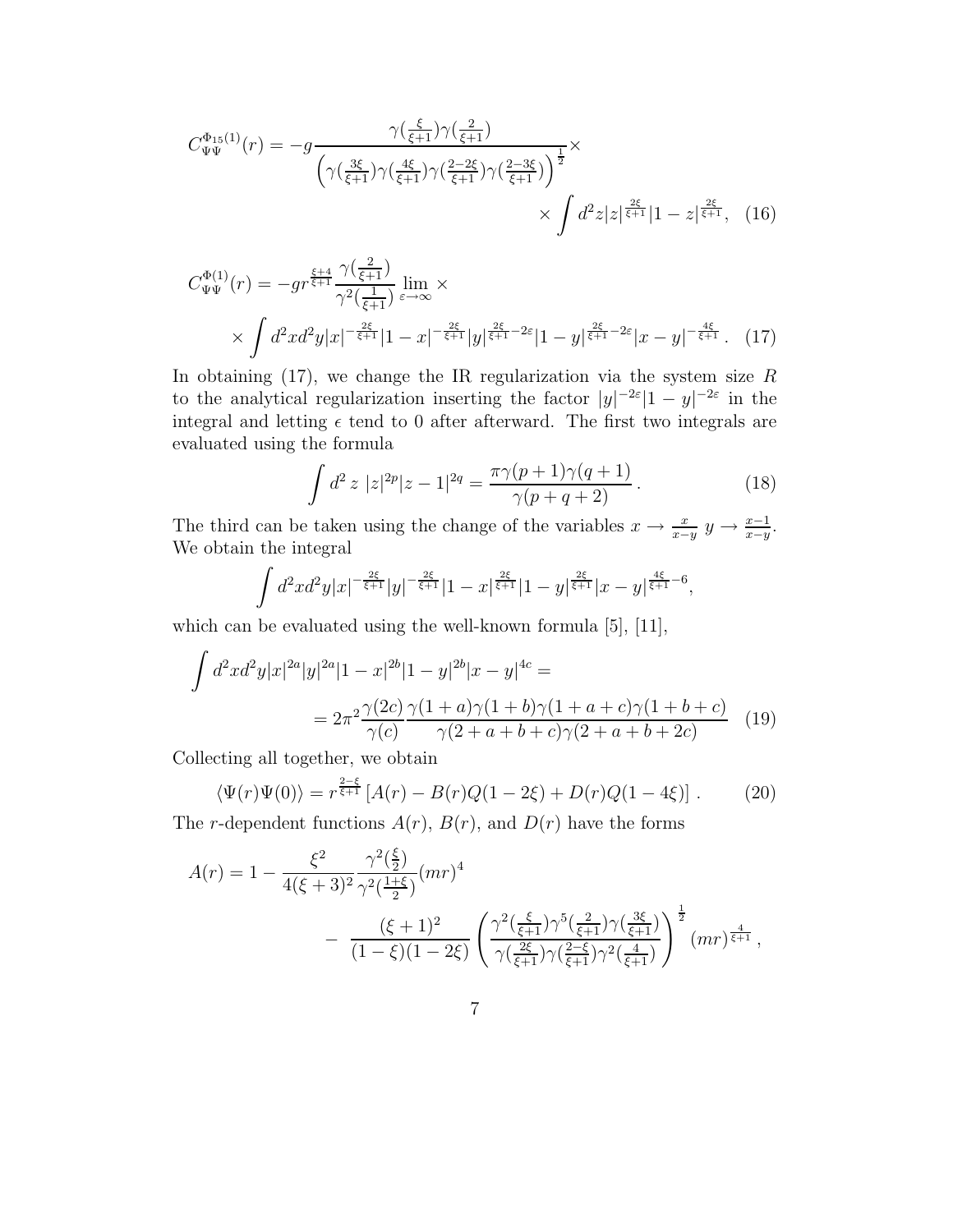$$
B(r) = \begin{cases} \left(\frac{\gamma(\frac{\xi}{\xi+1})\gamma(\frac{2}{\xi+1})}{\gamma(\frac{2\xi}{\xi+1})\gamma(\frac{2-\xi}{\xi+1})}\right)^{\frac{1}{2}} \times \\ \times \left[1 + \frac{(\xi+1)^2}{(\xi-1)^2(3\xi+1)^2} \frac{\gamma(\frac{3\xi}{2})\gamma(\frac{1-3\xi}{2})}{\gamma(\frac{\xi}{2})\gamma(\frac{1-\xi}{2})} (mr)^4\right] \\ + \frac{\xi^2(1-\xi)^3}{4(\xi+1)^2(1-2\xi)} \left(\frac{\gamma^8(\frac{1-\xi}{1+\xi})\gamma^9(\frac{\xi}{\xi+1})\gamma(\frac{3\xi}{\xi+1})}{\gamma^2(\frac{2-2\xi}{\xi+1})}\right)^{\frac{1}{2}} (mr)^{\frac{4}{\xi+1}} (mr)^{\frac{2(\xi-1)}{\xi+1}}, \end{cases}
$$

$$
D(r) = -\frac{\xi^2(1-\xi)}{4(1-2\xi)(3\xi+1)^2} \left(\frac{\gamma^7(\frac{\xi}{\xi+1})\gamma^4(\frac{1-\xi}{\xi+1})}{\gamma(\frac{4\xi}{\xi+1})\gamma(\frac{2-2\xi}{\xi+1})\gamma(\frac{2-3\xi}{\xi+1})}\right)^{\frac{1}{2}} (mr)^{\frac{8\xi}{\xi+1}}.
$$

# 4 Long-distance expansion

As previously mentioned, the combination of the spectral decomposition together with form factor bootstrap approach is very useful for studying the IR behavior of correlation functions. For example, for spin fields, the corresponding spectral decomposition is

$$
\langle \Psi(x)\Psi(0)\rangle = \sum_{n=0}^{\infty} \frac{1}{n!} \sum_{\{a_j\}} \int \frac{d\beta_1 \cdots d\beta_n}{(2\pi)^n} e^{-r \sum_j m_{a_j} \cosh \beta_j} \times
$$

$$
\times F_{a_n \cdots a_1}(\beta_n, \dots, \beta_1) F_{a_1 \cdots a_n}(\beta_1, \dots, \beta_n), \quad (21)
$$

where we introduce the matrix elements of the local operators in the basis of the asymptotic states

$$
F_{a_1\cdots a_n}(\beta_1,\ldots,\beta_n) = \langle 0|\Psi(0)|\beta_1,\ldots,\beta_n\rangle_{a_1\cdots a_n}.\tag{22}
$$

Form factors (22) are defined in this approach as a set of functions satisfying Smirnov's axioms [2] (also see [10]). Here, we write only the final answer for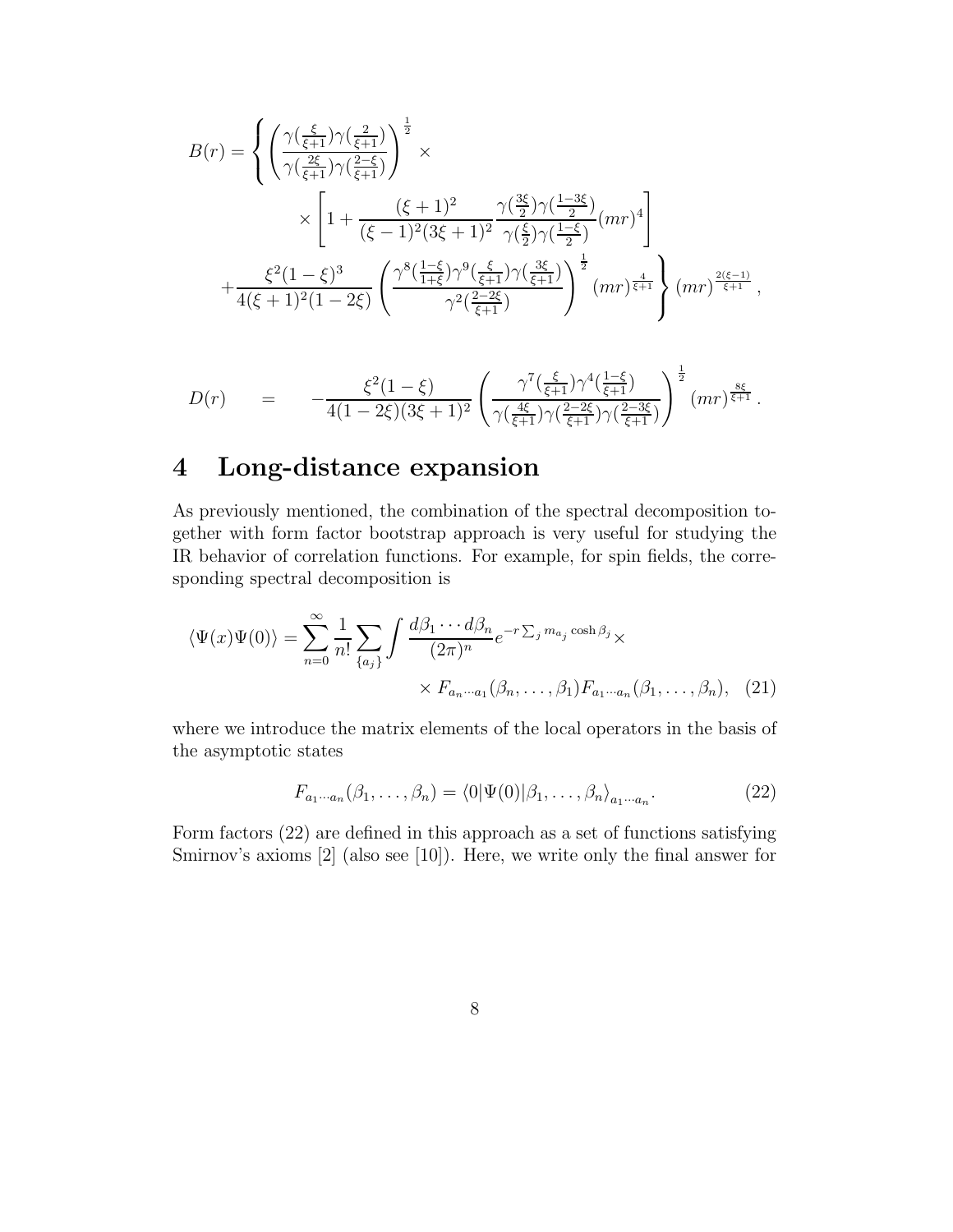the form factors of particle 1 of the primaries in the perturbed model  $|14|$ ,

$$
\langle 0|\Phi_{1k}|0\rangle = \langle \Phi_{1k}\rangle, \n\langle 0|\Phi_{1k}|\beta\rangle = i \ C \frac{\sin\left((k-1)\pi\xi/2\right)}{\sin(\pi\xi)} \langle \Phi_{1k}\rangle, \n\langle 0|\Phi_{1k}|\beta_2, \beta_1\rangle = i^2 C^2 \frac{\sin^2\left((k-1)\pi\xi/2\right)}{\sin^2(\pi\xi)} R(\beta_1 - \beta_2) \langle \Phi_{1k}\rangle,
$$

and so on. Here, the function  $R(\beta)$  determining the rapidity-dependent part of the two-particle form factor is given explicitly as

$$
R(\beta) = \exp\left\{4\int_0^\infty \frac{dt}{t} \frac{\sinh t \sinh \xi t \sinh(\xi+1)t}{\sinh^2 2t} \cosh 2(1-\frac{i}{\pi}\beta)t\right\},\,
$$

and the constant C is

$$
C^{2} = 8 \cos^{2}(\frac{\pi \xi}{2}) \sin(\frac{\pi \xi}{2}) \exp\left(-\int_{0}^{\pi \xi} \frac{dt}{\pi} \frac{t}{\sin t}\right)
$$

.

### 5 Conclusion

The results of numerical calculations for the model  $\mathcal{M}_{2,7}$  perturbed by the energy operator are shown in Fig. 1. In the UV expansion we retain the first few terms (13),being restricted by knowledge of VEV of the first descendents. In the IR expansion the form factors with no more than three particles are taken into account.

The excellent matching of UV and IR expansions confirms the conjectures on the particle spectra, exact S-matrix, and VEV. This also gives a good approximation for the correlation functions at all scales. The program described above can be extended to find correlation functions of other operators in perturbed models (descendent fields). To do this, the VEV and form factors for these fields should be found. This problem is still unsolved.

#### Acknowledgments

This work was supported in part by the grants RFBR-04-02016027, LS-2044.20032 and by the program "Elementary Particles" of the Russian Academy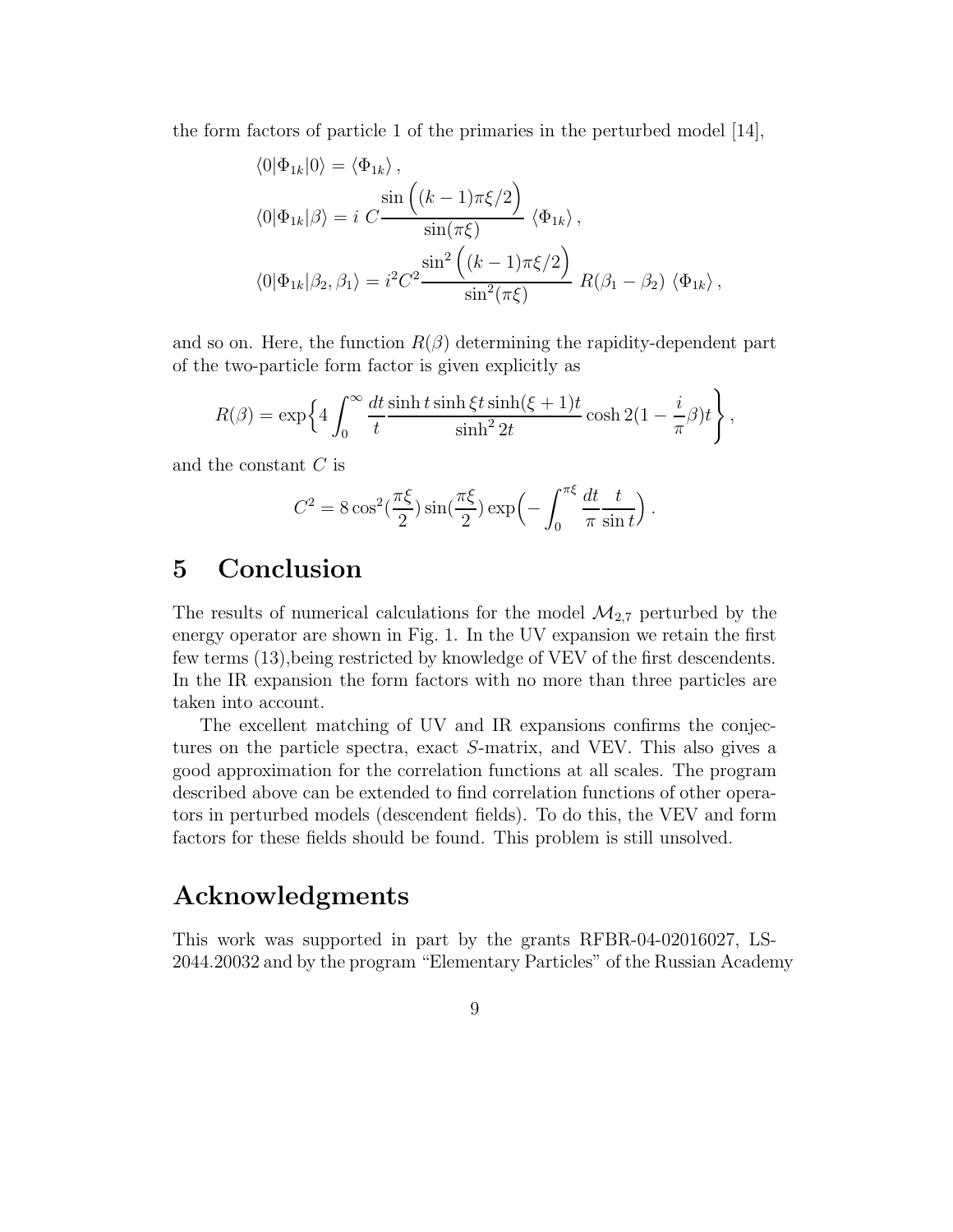

Figure 1: Correlation function of the two spin operators (in units  $m^{\frac{8}{7}}$ ) in the minimal model  $\mathcal{M}_{2,7}$  perturbed by the field  $\Phi_{13}$ .

of Sciences. A. B. thanks to the organizers of the conference QUARKS 2004 and especially V. Rubakov for their kind hospitality. A. L. also thanks the Forshungcentrum Juelich for financial support in the framework of the Landau program and the Dynasty Foundation.

## References

- [1] Zamolodchikov Al. B. Nucl. Phys. B348, 619-641 (1991)
- [2] Smirnov, F. A. Form-factors in completely integrable models of quantum field theory. Singapore: World Scientific (1992)